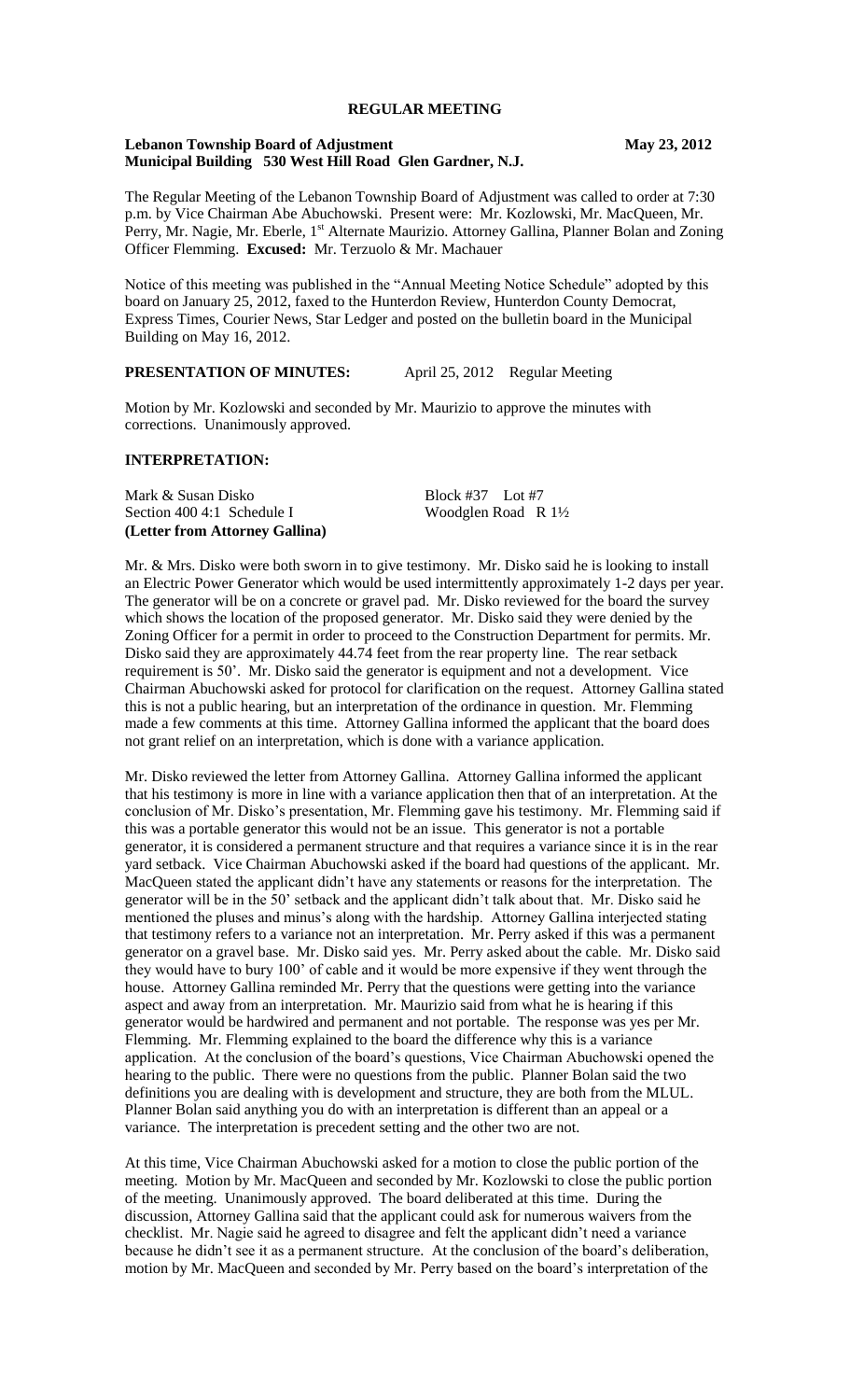#### **Lebanon Township Board of Adjustment May 23, 2012 Page 2**

Ordinance and variance would be required in order to place a generator in the proposed location on the property.

| <b>ROLL CALL</b> | Yes: Mr. Maurizio       | Mr. Abuchowski | No: | Mr. Nagie                   |
|------------------|-------------------------|----------------|-----|-----------------------------|
|                  | Mr. Kozlowski Mr. Perry |                |     | <b>Absent:</b> Mr. Terzuolo |
|                  | Mr. MacQueen Mr. Eberle |                |     | Mr. Machauer                |

## **Attorney Gallina will prepare the Resolution for adoption to be on the Agenda of June 27, 2012**

### **NEW BUSINESS:**

Holly Smith Block #58 Lot #2 247 Musconetcong River Road Musconetcong River Road Washington, N.J. 07882

| <b>PUBLIC HEARING</b>          | Variance Relief from Section 400 4:1 Bulk Requirements |  |
|--------------------------------|--------------------------------------------------------|--|
| (Letter from Attorney Gallina) | Side & Front yard setback                              |  |

Ms. Holly Smith was present to make a presentation to the board. Attorney Gallina had Ms. Smith sworn in at this time. Attorney Gallina announced that all the notices are in order and the board can proceed with the hearing. The following was marked into evidence: **A1-**Taxes Paid, **A2-**Notice to Property Owners & Utilities, **A3**-Certified List of Property Owners & Utilities, **A4**- Affadavit of Proof of Service & POD Slips, **A5**-Notice in Hunterdon Review, **A6-**Hunterdon County Board of Health Approved Construction Permit Referral Form.

Ms. Smith said they are looking to build a one story addition to their existing home. Their home sits in the front & side yard setbacks. The property is located in the R5 zone and consists of .47 acres which is a non-conforming lot. At present they have two bedrooms and with this addition they will still have two bedrooms. The new second story addition will consists of 1 large bedroom and bathroom. Ms. Smith said since they are not increases the number of bedrooms; no change in their septic system is required per the County Board of Health. Ms. Smith said the house was built in 1837. Ms. Smith said they are eliminating the one downstairs bedroom. The wall will be removed and become part of the existing kitchen. Ms. Smith had photos of the house and property which she handed out to the board. The following was marked into evidence: **A7**-5 Photos of the house & property. At the conclusion of Ms. Smith's testimony, Vice Chairman Abuchowski asked if the board had any questions. Mr. MacQueen asked about the survey and having it marked into evidence. Attorney Gallina said the following is marked into evidence: **A8**-Survey prepared by Vernon Lawler dated February 14, 2012. Mr. Eberle asked when the house was built. Ms. Smith said 1837. Mr. Eberle asked if they are just going up with the addition. Ms. Smith said yes and is limited to the number of bedrooms per the County Board of Health. Mr. Perry asked about the well house and the septic system. Ms. Smith said the well is deep, not shallow and per the County Board of Health, two bedrooms is the limit. At the conclusion of the board questions, motion by Mr. MacQueen and seconded by Mr. Maurizio to close the public portion of the hearing. Unanimously approved.

The board deliberated and at the conclusion of their deliberations, motion by Mr. MacQueen and seconded by Mr. Maurizio to grant the application for Bulk Variances with conditions:

- a. Approval from all outside agencies having jurisdiction
- b. The addition will be constructed in the location and dimensions as shown on the survey prepared by Vernon Lawson dated 2/14/2012
- c. Applicant to pay all necessary fees and escrows payable in connection with the application.
- d. All permits to be obtained within 18 months of the date of the adoption of the Resolution.
- e. The applicant is advised that in the event they need an extension of time to obtain the permits, it must be made in writing prior to the expiration of the 18 month period.

**ROLL CALL Yes:** Mr. Maurizio Mr. Perry **Absent:** Mr. Terzuolo Mr. Kozlowski Mr. Nagie Mr. Machauer Mr. MacQueen Mr. Eberle Mr. Abuchowski